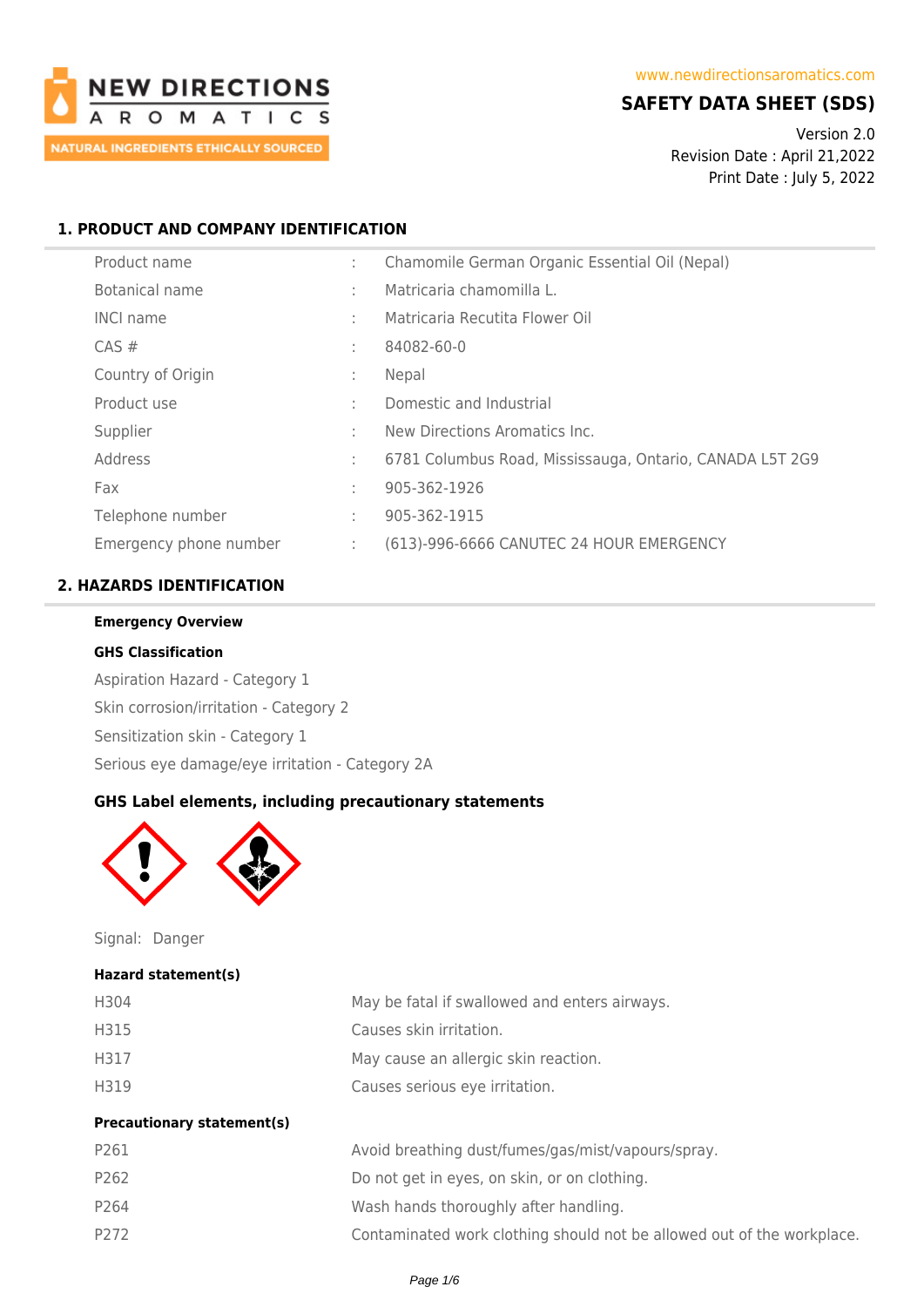| P280           | Wear protective gloves/protective clothing/eye protection/face protection.                                                          |
|----------------|-------------------------------------------------------------------------------------------------------------------------------------|
| P301+P310      | IF SWALLOWED: Immediately call a POISON CENTER/doctor.                                                                              |
| P302+P352      | IF ON SKIN: Wash with plenty of water.                                                                                              |
| P305+P351+P338 | IF IN EYES: Rinse cautiously with water for several minutes. Remove<br>contact lenses if present and easy to do - continue rinsing. |
| P331           | Do NOT induce vomiting.                                                                                                             |
| P333+P313      | If skin irritation or a rash occurs: Get medical advice/attention.                                                                  |
| P337+P313      | If eye irritation persists get medical advice/attention.                                                                            |
| P362+P364      | Take off contaminated clothing and wash it before reuse.                                                                            |
| P405           | Store locked up.                                                                                                                    |
| P501           | Dispose of contents/container according to local regulations.                                                                       |

### **3. COMPOSITION / INFORMATION INGREDIENTS**

| <b>Product Name</b>            | <b>CAS NO</b> | EC NO     | <b>Concentration</b> |
|--------------------------------|---------------|-----------|----------------------|
| Matricaria Recutita Flower Oil | 84082-60-0    | 282-006-5 | 100 %                |

## **4. FIRST AID MEASURES**

### **Eye contact**

Immediately flush eyes with plenty of cool water for at least 15 minutes. Get medical attention if irritation occurs. Contact a physician as necessary.

#### **Skin contact**

Remove contaminated clothing. Wash area with soap and water. If irritation occurs, get medical attention. Contact a physician as necessary.

#### **Inhalation**

If inhaled, removed to fresh air. Get medical attention if symptoms appear.

### **Ingestion**

Do not induce vomiting. Wash out mouth with water and give water slowly to dilute (as much as casualty can comfortably drink) provided person is conscious. NEVER give liquid to a person showing signs of being sleepy or with reduced awareness; i.e. becoming unconsciousness. Contact a physician or local poison control center immediately. If vomiting occurs , lean patient forward or place on left side (head-down position if possible) to maintain open airway and prevent aspiration.

### **5. FIRE FIGHTING MEASURES**

#### **Suitable extinguishing media**

Dry Chemical; Universal-Type foam.

#### **Unsuitable extinguishing media**

Water spray, water jet.

### **Special protective equipment and precautions for fire-fighters**

Wear proper protective equipment. Exercise caution when fighting any chemical fire. Use water spray or fog for cooling exposed containers.

### **Special hazards arising from the substance or its combustible products**

Hazardous decomposition products may be formed at extreme heat or if burned.

#### **Resulting gases**

Oxides of Carbon (Carbon monoxide and Carbon dioxide)

#### **6. ACCIDENTAL RELEASE MEASURES**

**Personal precautions, protective equipment and emergency procedures.**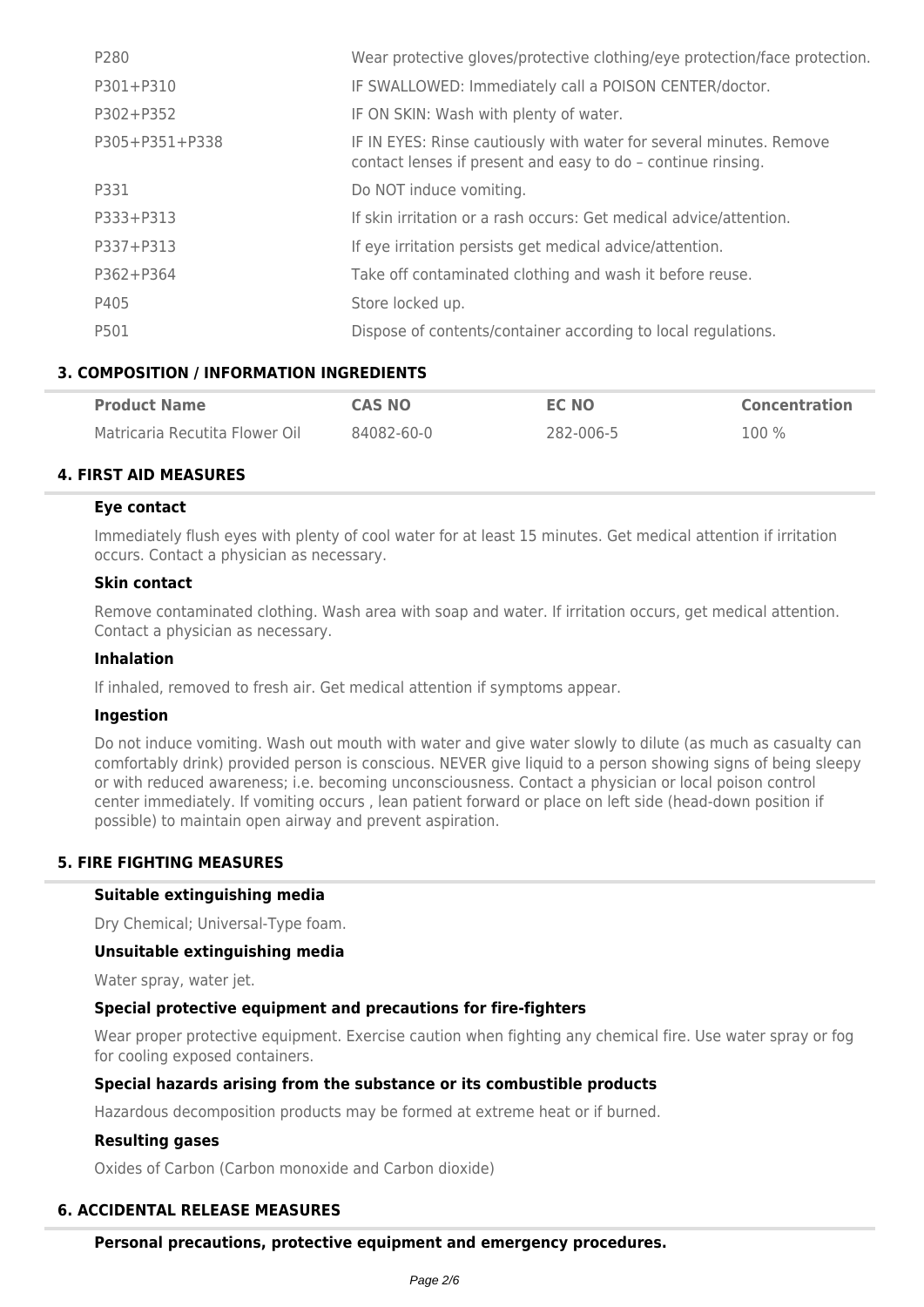Equip clean crew with proper protection. Use of self-contained breathing apparatus is recommended for any major chemical spill. Refer also to Section 8.

## **Environmental precautions**

Keep away from drains, surface and ground water. Report spills to appropriate Authorities if required.

## **Methods and materials for containment and cleaning up**

Clean spill and recover free product. Absorb remainder on vermiculite or other suitable absorbent material. Wipe small spills with cloth. Clean with hot water and detergent. Refer also to Section 13 for disposal procedures.

### **7. HANDLING AND STORAGE**

### **Precautions for safe handling**

No direct lighting. No smoking. Ensure prompt removal from eyes, skin and clothing. Wash hands and other exposed areas with mild soap and water before eating, drinking or smoking and when leaving work. Handle in accordance with good industrial hygiene and safety procedures.

### **Conditions for safe storage, including any incompatibilities**

Provide local exhaust or general room ventilation to minimize dust and/or vapour concentrations. Keep container closed when not in use.

## **8. EXPOSURE CONTROLS AND PERSONAL PROTECTION**

#### **Exposure controls**

Odor is inadequate to warn of overexposure.

#### **Eyes**

Chemical safety goggles recommended. Wash contaminated goggles before reuse.

#### **Skin**

If skin contact or contamination of clothing is likely, protective clothing should be worn. Use protective gloves.

### **Respiratory**

Do not breathe vapors. Mechanical exhaust required. In confined areas, use of appropriate respiratory protection may be required (usually, NIOSH approved respirator).

#### **Ingestion**

Not for ingestion.

#### **9. PHYSICAL AND CHEMICAL PROPERTIES**

| Appearance       | Blue to bluish-green viscous liquid.             |
|------------------|--------------------------------------------------|
| Odor             | Characteristic herbaceous with fruity undertone. |
| Flash point      | $95^{\circ}$ C                                   |
| Relative density | 0.880 to 0.930 @ 25 °C                           |
| Solubility (ies) | Soluble in alcohol and oils. Insoluble in water. |
| Refractive index | 1.470 to 1.510 @ 25 °C                           |
| Optical rotation | $-15^\circ$ to $0.0^\circ$                       |

# **10. STABILITY AND REACTIVITY**

### **Reactivity**

This material presents no significant reactivity hazard.

#### **Chemical stability**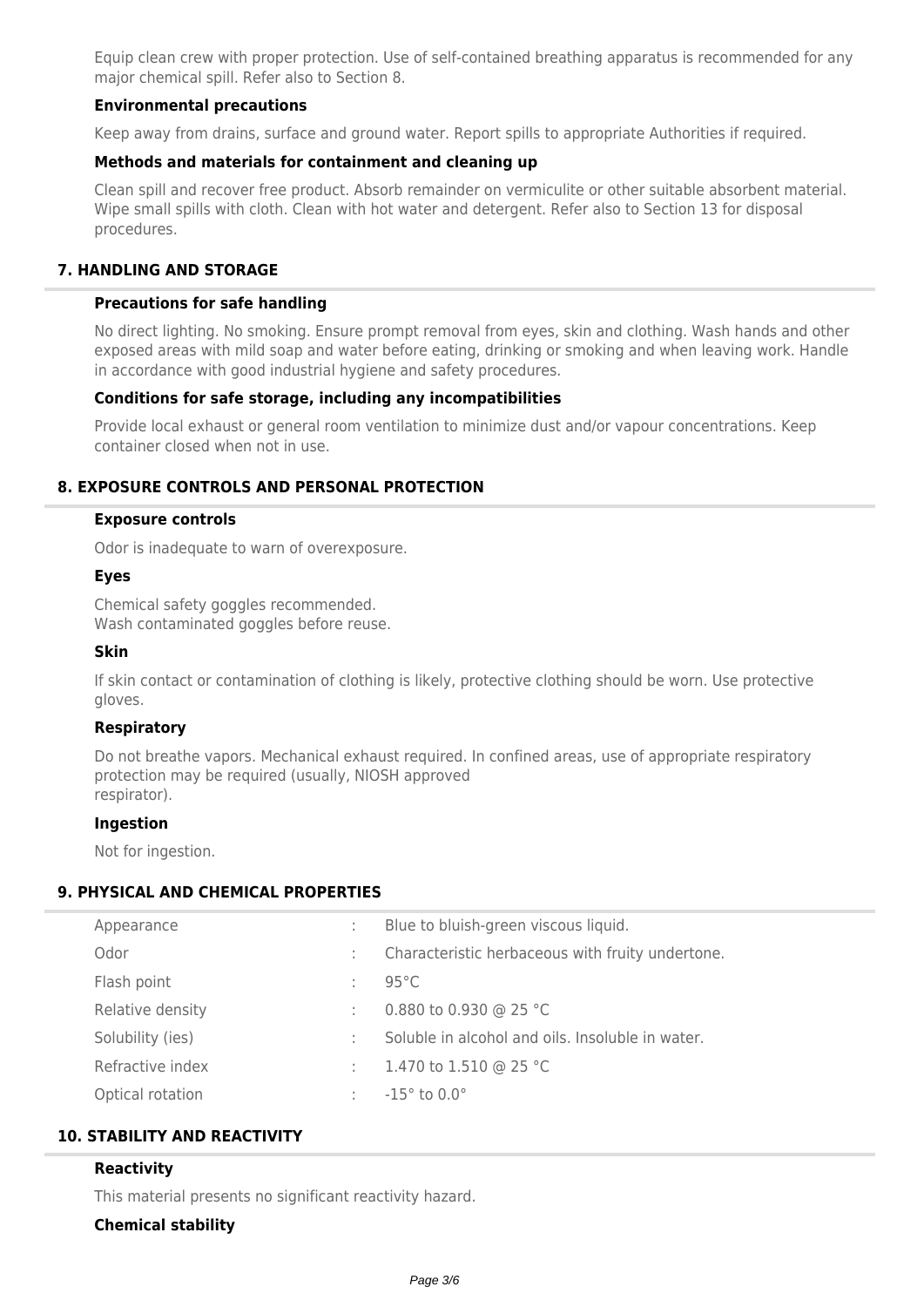Chemically stable, non-hazardous material. This material presents no significant reactivity hazard.

## **Possibility of hazardous reactions**

Heating cause expansion or decomposition of material; lead to container exploding.

## **Conditions to avoid**

Avoid sparks, flame and other heat sources.

## **Incompatible materials**

Strong acids, strong alkali's and oxidizing agents,

## **Hazardous decomposition products**

Carbon monoxide and unidentified organic compounds may be formed during combustion.

# **11. TOXICOLOGICAL INFORMATION**

### **Acute toxicity**

LD50 [Oral]: 5880.0 mg/kg LC [Inhalation]: 44.5 mg/L

## **Carcinogenicity**

None of the components of this material are listed as a carcinogen.

## **Chronic toxicity**

May cause allergic reactions on skin.

### **Reproductive toxicity**

No adverse effects on reproduction are known.

### **Inhalation**

Inhalation of high concentrations of vapor may result in irritation of eyes, nose and throat, headache, nausea, and dizziness.

### **Skin contact**

May cause sensitization by skin contact.

### **Eye contact**

Possible irritation should be prevented by wearing safety glasses.

### **Ingestion**

Low order toxicity causing irritation of the stomach and intestines which results in nausea and vomiting

### **Skin corrosion**

May cause allergic reactions on skin.

### **Repeated exposure**

Repeated or prolonged contact may cause redness, irritation and scaling of skin (Dermatitis).

### **12. ECOLOGICAL INFORMATION**

### **Ecotoxicity**

None established. Avoid contaminating waterways. Prevent contamination of soil & ground. Do not discharge product without monitoring into environment. Harmful to aquatic organisms. May cause long term adverse effects in the aquatic environment.

### **Persistence and degradability**

Not available.

### **Bio - accumulative potential**

Not available.

### **Mobility in soil**

Not available.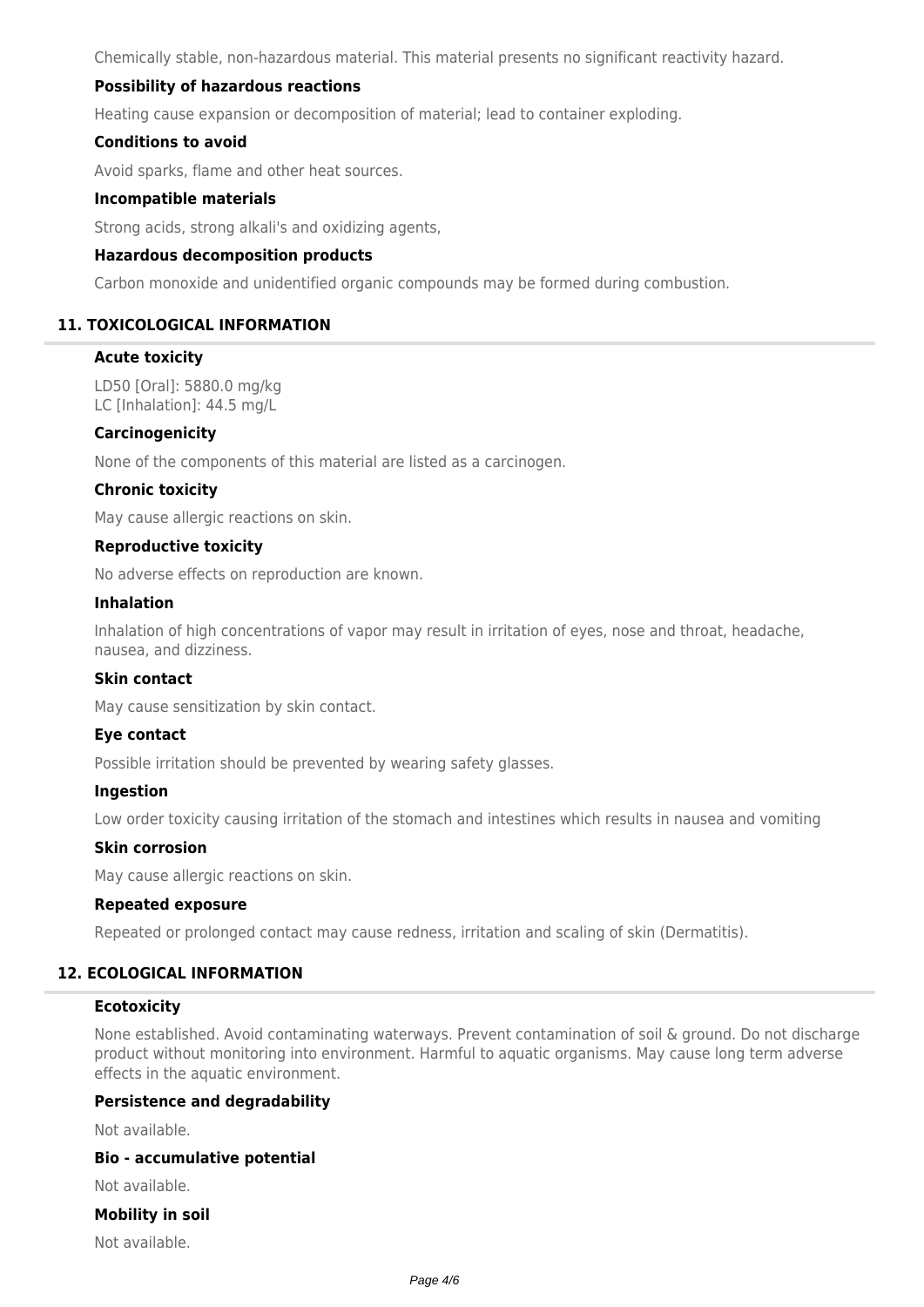## **Other adverse effects**

Not available.

# **13. DISPOSAL CONSIDERATION**

Dispose of product in accordance with local, state or provincial and federal regulations. Check with local municipal authority to ensure compliance.

## **14. TRANSPORT INFORMATION**

## **UN Number**

3082

## **UN proper shipping name**

Environmentally hazardous substance, liquid, n.o.s. (Matricaria recutita, ext.)

### **Transport hazard class**

 $\overline{Q}$ 

## **Packing group**

III

# **US DOT Shipping Description (Land)**

3082

# **Proper shipping name**

Environmentally hazardous substance, liquid, n.o.s. (Matricaria recutita, ext.)

**Class**

9

# **Packaging group**

III

# **IMO-IMDG Shipping Description (Sea)**

3082

# **Proper shipping name**

Environmentally hazardous substance, liquid, n.o.s. (Matricaria recutita, ext.)

**Class**

9

# **Packaging group**

III

# **IMO-IMDG code**

3082

# **IATA Shipping Description (Air)**

3082

# **Proper shipping name**

Environmentally hazardous substance, liquid, n.o.s. (Matricaria recutita, ext.)

### **Class**

9

# **Packaging group**

III

# **Emergency action in case of accident**

Notify police and fire department immediately